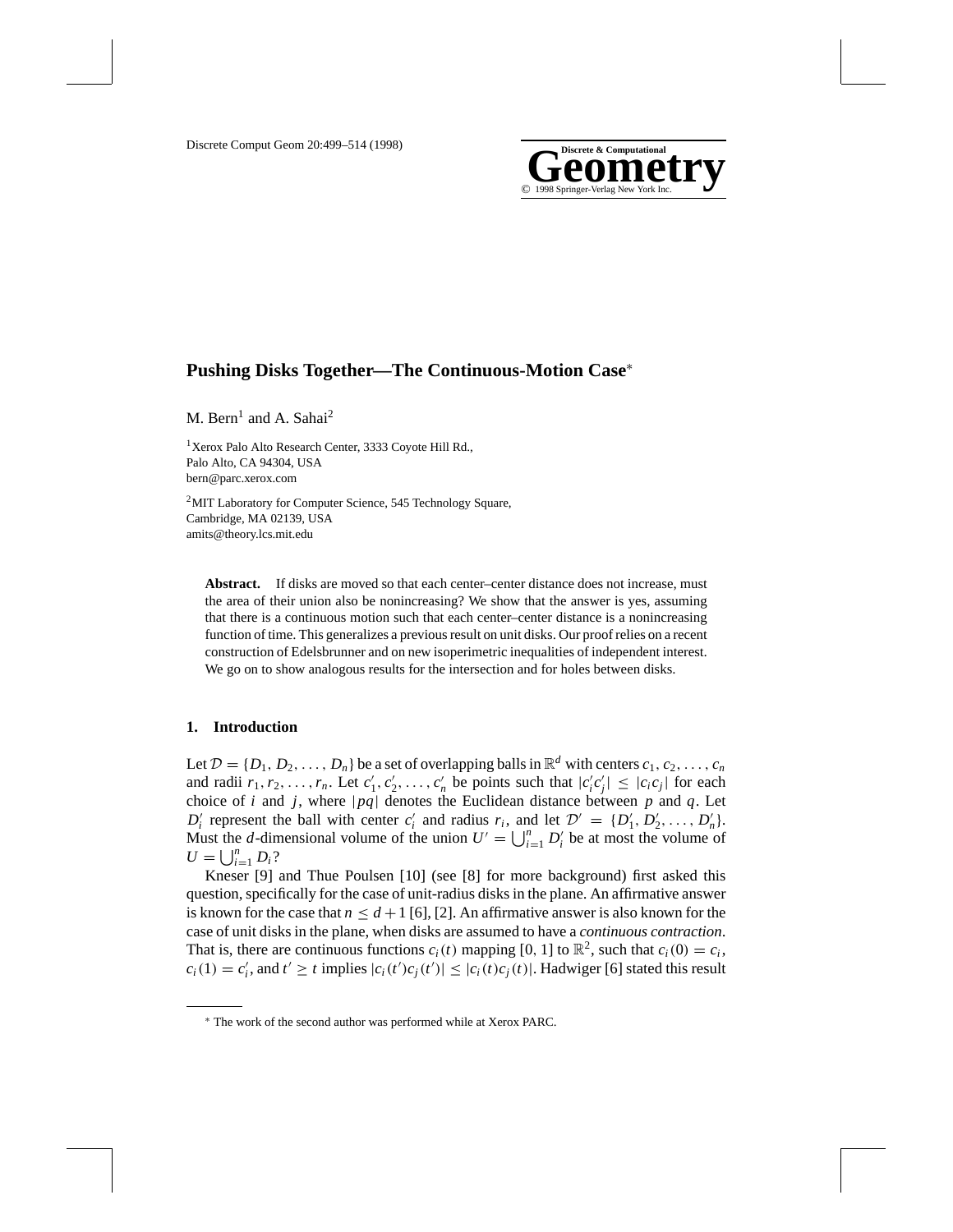

**Fig. 1.** There is no continuous shrinking motion mapping disks  $D$  to  $D'$ , because  $c_4$  must pass through an edge of *c*1*c*2*c*<sup>3</sup> to get to its final location.

without proof, attributing it to Habicht; Bollobás [1] supplied a proof. The continuous motion assumption does indeed define a special case, as shown in Fig. 1.

In this paper we show that the answer in the latter case remains affirmative if we remove the assumption that each  $r_i = 1$ . Our argument is quite different from Bollobás's argument, which first proves that the perimeter of the union is nonincreasing, a fact that does not hold for disks of various radii. After writing up our results, we learned that Csikós [3] had obtained our main result earlier than ourselves, using a proof much closer to Bollobás's proof.

The remainder of this paper is organized as follows. Section 2 explains the dual complex, a simplicial complex induced by the disks  $D$ . Section 3 establishes a new "optimality" property of the dual complex: shrinking the diagonal of a triangulated quadrilateral decreases the area covered by the disks. Section 4 establishes a similar property for interstices between disks. Section 5 shows that it is possible to shrink one edge at a time in the dual complex, while maintaining a meaningful configuration of disks. Section 6 combines all these ingredients and proves our main result. Finally, Section 7 gives two related results: the area of a bounded component of the exterior cannot increase, and the area of the intersection cannot decrease, under continuous contraction.

#### **2. The Dual Complex**

Edelsbrunner [5] showed how to associate a simplicial complex called the *dual complex* with a set of overlapping balls, and used this construction in a formula for the volume. We explain the dual complex for the case  $d = 2$ . As above, let  $\mathcal{D} = \{D_1, D_2, \ldots, D_n\}$ be a set of overlapping disks with centers  $c_1, c_2, \ldots, c_n$  and radii  $r_1, r_2, \ldots, r_n$ . Define the *power distance* between arbitrary point *p* and disk center  $c_i$  to be  $|pc_i|^2 - r_i^2$ . For a point on the boundary of  $D_i$  the power distance is zero; for an exterior point it is the square of the tangential distance to  $D_i$ , and for an interior point  $p$  it is negative the square of half the length of the shortest chord through *p*.

The *power diagram* of D is a subdivision of the plane into vertices, relatively open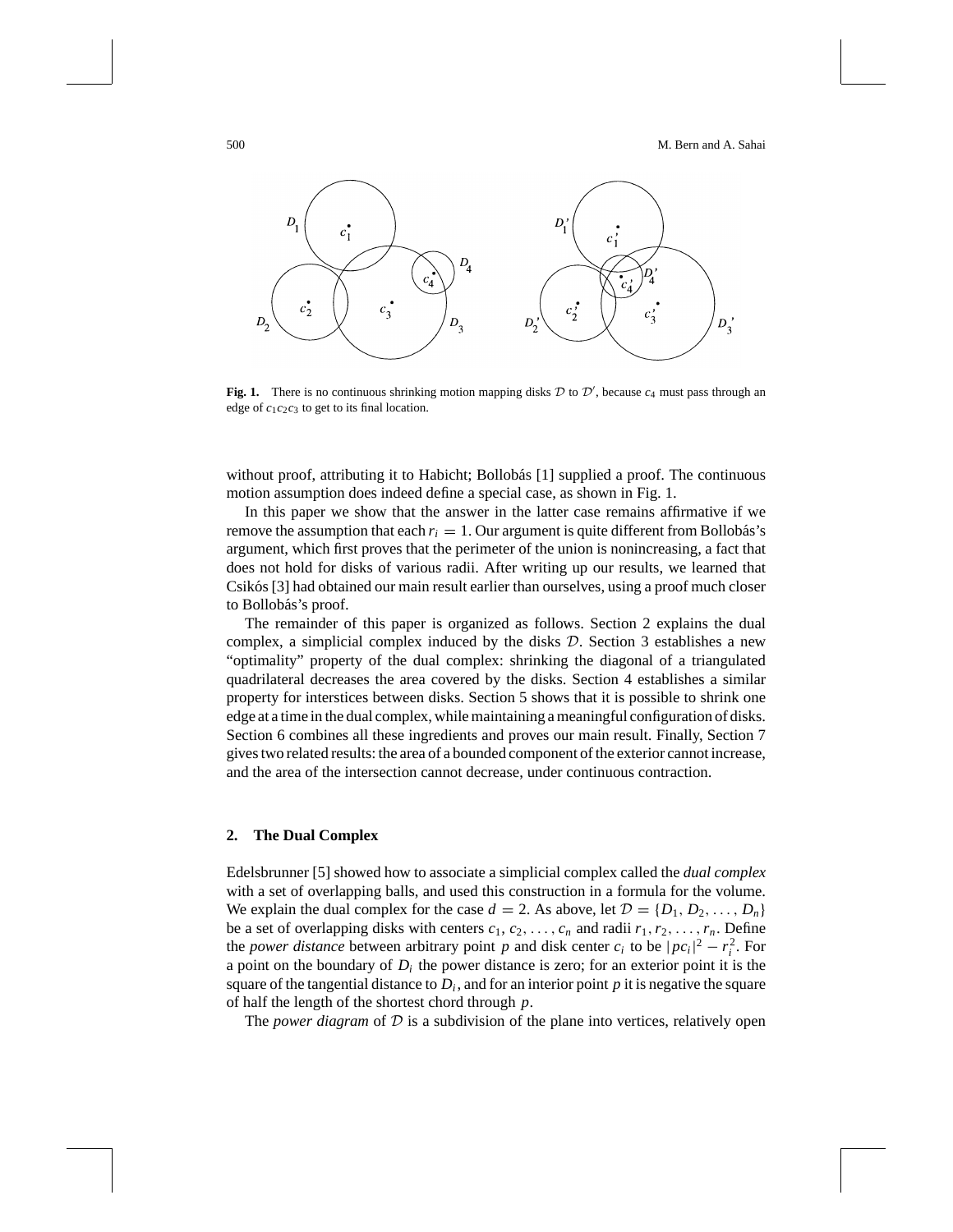edges, and open cells, defined by the condition that all points in *ci*'s cell have smaller power distance to *ci* than to any other disk center. It is not hard to show that the power distances to  $c_i$  and  $c_j$  are equal along a straight line, which, if  $D_i$  and  $D_j$  overlap, contains their mutual chord. Assuming general position, no point of the plane has equal power distance to four disk centers, so each vertex of the power diagram has degree 3. If all  $r_i$ 's are equal, the power diagram is the same as the well-known Voronoi diagram.

The *regular triangulation* of  $D$  is an embedded planar graph. It contains each disk center  $c_i$  with a nonempty cell in the power diagram, and it contains the edge  $c_i c_j$  if and only if the power diagram cells of  $c_i$  and  $c_j$  share a boundary side. By a wellknown transformation, if each  $c_i$  has coordinates  $(x_i, y_i)$ , the regular triangulation is the projection onto the *xy*-plane of the lower convex hull of the points  $\hat{c}_i = (x_i, y_i, x_i^2 +$  $y_i^2 - r_i^2$ ). If all *r<sub>i</sub>*'s are equal, the regular triangulation is the same as the well-known Delaunay triangulation.

We now focus attention on the region of the plane covered by the union of the disks  $U = \bigcup_{i=1}^{n} D_i$ . The *restricted power diagram* is the power diagram restricted to *U*. Notice that each point of *U* has nonpositive power distance to its closest disk center.

We denote Edelsbrunner's dual complex by  $\mathcal E$  (or by  $\mathcal E(t)$  when we want to make its dependence upon time explicit); it is formed as follows. The dual complex contains each disk center  $c_i$  with a nonempty cell in the restricted power diagram. It contains the edge  $c_i c_j$  between two disk centers if the restricted power diagram cells of  $c_i$  and  $c_j$ share a boundary side, and it contains triangle  $c_i c_i c_k$  if the cells of  $c_i$ ,  $c_i$ , and  $c_k$  share a vertex. In order that the dual complex contains no faces more complex than triangles, we assume that the power diagram does not contain vertices of degree greater than 3; this can be ensured by slightly perturbing the disk centers. Notice that  $\mathcal E$  may contain the three sides of a triangle without containing the triangle itself; in this way, it differs from an embedded planar graph such as the regular triangulation. See Fig. 2.

We make use of both topological and geometric properties of the dual complex. The basic topological result, Lemma 1 below, is a consequence of the "nerve theorem" of



**Fig. 2.** The restricted power diagram and the dual complex.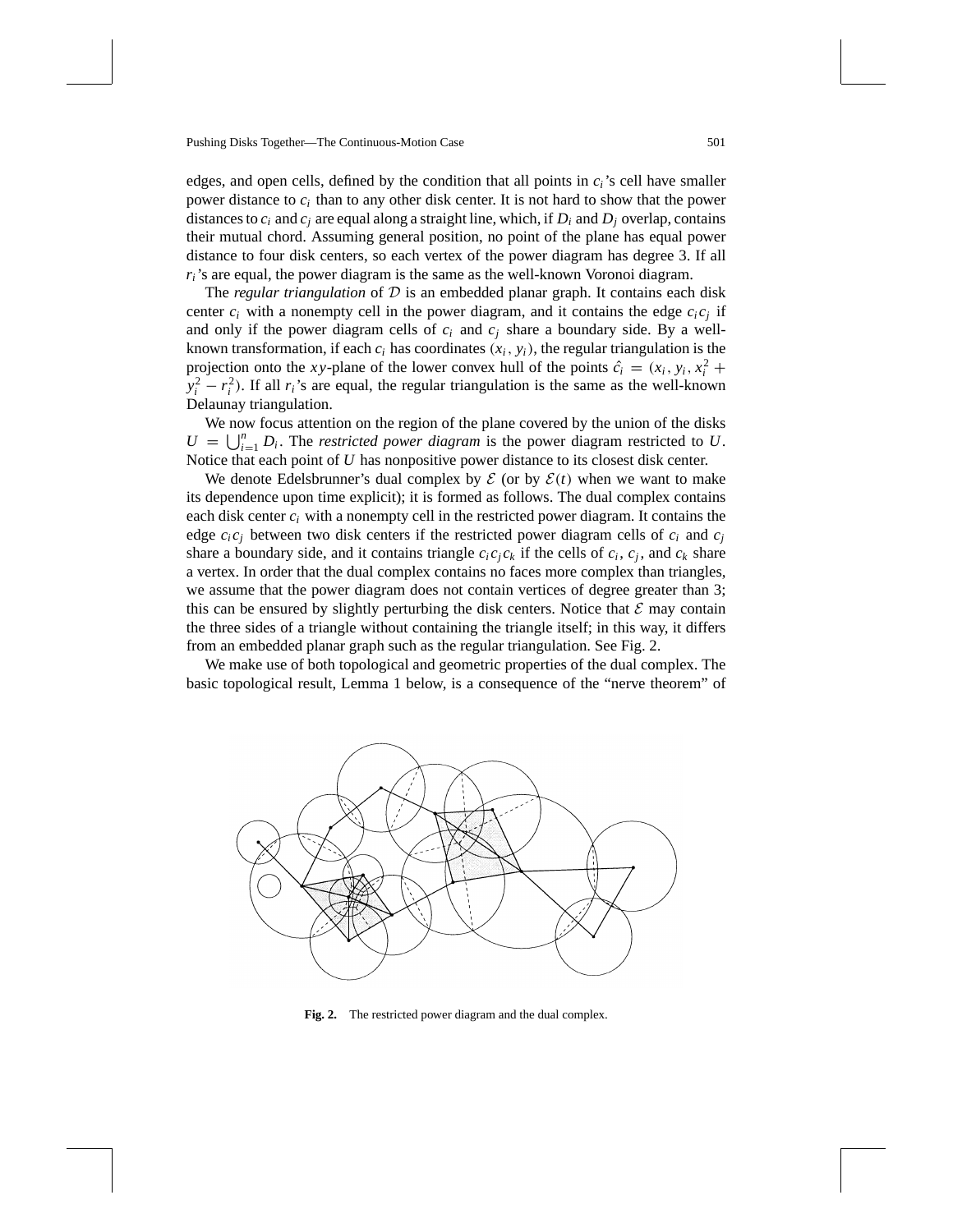algebraic topology. Intuitively speaking, Lemma 1 means that  $\mathcal E$  and  $U$  have corresponding connected components with corresponding holes.

**Lemma 1** (Edelsbrunner). *The region covered by* E (*that is*, *the union of its vertices*, *edges*, *and faces*) *is a deformation retract of U*.

The next lemma states that the area of  $U$  can be computed by a depth-3 inclusion– exclusion formula.

**Lemma 2** (Edelsbrunner). *The area of U can be computed by a depth-*3 *inclusion– exclusion formula*:*sum the areas of all disks corresponding to vertices of* E, *then subtract off the areas of pairwise intersections corresponding to edges of* E, *and finally add back in the areas of triple intersections corresponding to triangles of* E.

Lemma 2 shows that, to compute the area of a configuration of disks, it suffices to know only the lengths of edges appearing in the dual complex. The last lemma gives another topological fact about  $\mathcal E$ . We call a vertex of  $\mathcal E$  an *interior* vertex if it lies interior to the region covered by  $\mathcal{E}$ ; there is one such vertex in Fig. 2.

**Lemma 3.** If  $c_i$  is an interior vertex of  $\mathcal{E}$ , then the perimeter of  $D_i$  is contained within *the union of all the other disks*.

*Proof.* If  $c_i$  is an interior vertex, then the perimeter of  $D_i$  must be covered by the restricted power diagram cells of other disk centers, and hence by the corresponding disks. □

## **3. Three and Four Disks**

We start by considering just three disks,  $D_1$ ,  $D_2$ , and  $D_3$ , with centers  $c_1$ ,  $c_2$ , and  $c_3$  and union  $U$ . We assume that the disks are moving with time  $t$ ; we sometimes make this dependence explicit by writing expressions such as  $c_1(t)$  and  $U(t)$ . We use  $\mu$ () to denote "area of" and ∂ to denote "boundary of."

Suppose that the lengths of  $c_1c_2$  and  $c_2c_3$  are fixed, while  $|c_1c_3|$  is decreasing smoothly (differentiably) with time. Normalize this decrease so that  $d|c_1c_3|/dt = -1$ . Let *z* denote the *power center* of the three disks, that is, the point with equal power distance to  $c_1$ ,  $c_2$ , and  $c_3$ .

**Lemma 4.** *The following statements hold*:

- (1) *If*  $D_1 \cap D_3$  *is empty or is contained in*  $D_2$ *, then*  $\mu(U)$  *is unchanging.*
- (2) *Otherwise*, *if*  $D_1 \cap D_2 \cap D_3$  *is empty or either*  $D_1$  *or*  $D_3$  *contains the intersection of the other two disks, then*  $-d\mu(U)/dt$  equals the length of the mutual chord of  $D_1$  *and*  $D_3$ *.*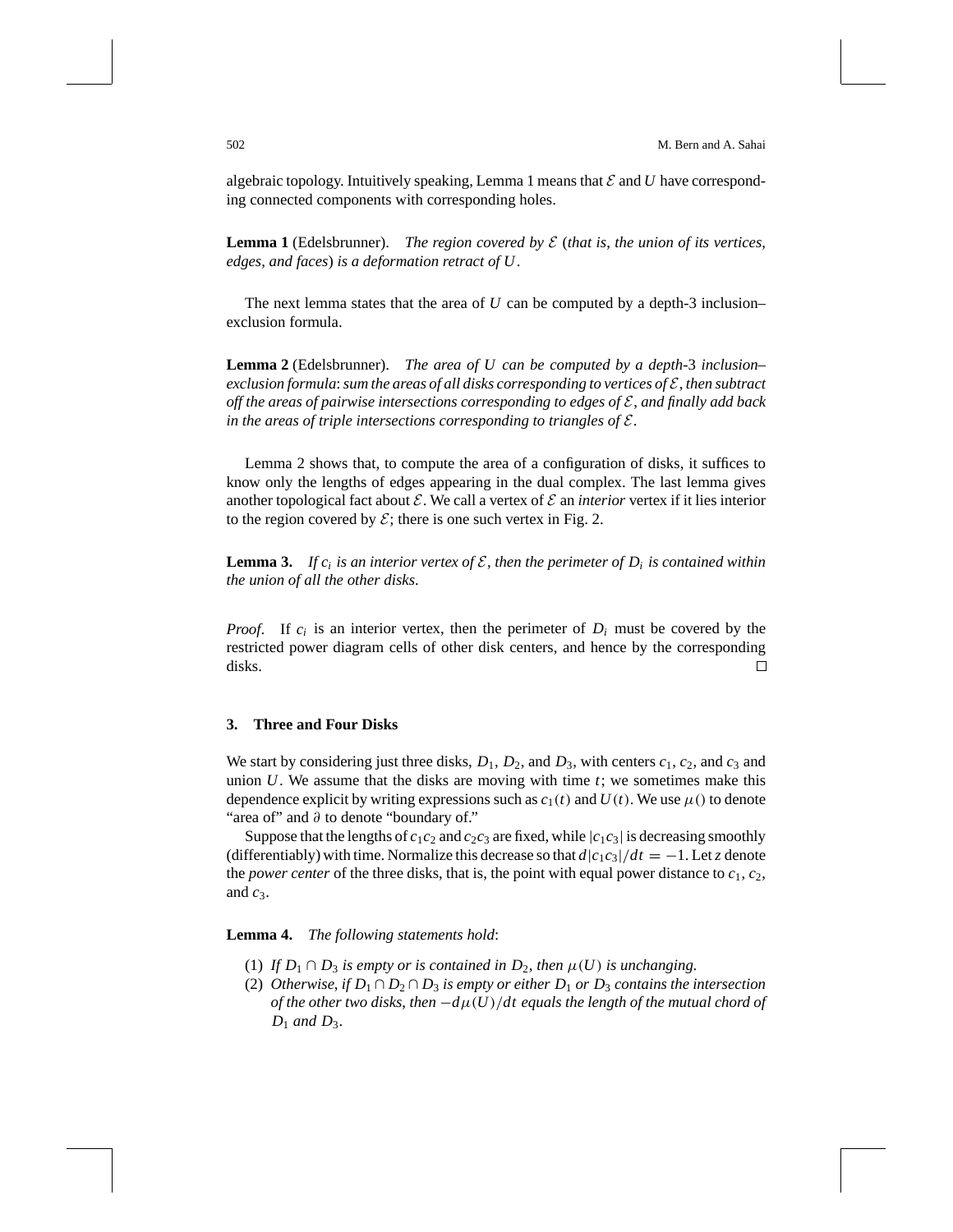(3) *If*  $D_1 \cap D_2 \cap D_3$  *is nonempty and no disk contains the intersection of the other two, let p and q be the points of*  $\partial D_1 \cap \partial D_3$  *inside and outside*  $D_2$ *, respectively. Then*  $-d\mu(U)/dt = |zq|$ .

*Proof*. Consider the inclusion–exclusion formula

$$
\mu(U) = \mu(D_1) + \mu(D_2) + \mu(D_3) - \mu(D_1 \cap D_2) - \mu(D_1 \cap D_3) - \mu(D_2 \cap D_3) + \mu(D_1 \cap D_2 \cap D_3).
$$

The only terms that change with time are  $\mu(D_1 \cap D_3)$  and  $\mu(D_1 \cap D_2 \cap D_3)$ . If  $D_1 \cap D_3$ is empty, then both these terms are zero. If  $D_1 \cap D_3 \subset D_2$ , then the changes in these two terms cancel each other out. Hence statement (1) is true.

If  $D_1 \cap D_2 \cap D_3$  is empty or either  $D_1$  or  $D_3$  contains the intersection of the other two disks, then  $\mu(D_1 \cap D_2 \cap D_3)$  is unchanging. However,  $\mu(D_1 \cap D_3)$  is increasing with derivative equal to the length of the mutual chord of  $D_1$  and  $D_3$ . So statement (2) is true.

Statement (3) is the most difficult. Let  $\alpha$  be the measure of  $\angle c_2c_1c_3$ , let *b* be the mutual chord of  $D_1$  and  $D_2$ , and let v be the point where the line through p perpendicular to b intersects *b*. See Fig. 3.

Then, viewing  $D_2$  and  $D_3$  as fixed, the shaded area  $D_2 \setminus (D_1 \cup D_3)$  grows as  $D_1$  rotates about  $c_2$ , moving further into  $D_3$ . Instantaneously,  $D_1$  is moving perpendicularly to  $c_1c_2$ , hence parallel to *b*. So the instantaneous gain in the area of  $D_2 \setminus (D_1 \cup D_3)$  is |vp| times the speed of  $D_1$ ; and  $D_1$  is moving exactly  $1/\sin \alpha$  times faster than  $c_1c_3$  shrinks. This same correction factor holds whether or not  $\angle c_2c_1c_3$  is acute. This means that

$$
\frac{d\mu(D_2\backslash(D_1\cup D_3))}{dt}=\frac{|vp|}{\sin\alpha}.
$$

Note that  $\angle pzy$  also measures  $\alpha$ . Hence  $|zp| = |vp|/\sin \alpha = d\mu(D_2 \setminus (D_1 \cup D_3))/dt$ . Finally, since  $|pq| = -d\mu(D_1 \cup D_3)/dt$  and  $\mu(U) = \mu(D_2 \setminus (D_1 \cup D_3)) + \mu(D_1 \cup D_3)$ ,  $|zq| = -d\mu(U)/dt$ , as claimed.  $\Box$ 



**Fig. 3.** The shaded area is increasing at  $|vp|$  times the speed of  $D_1$ , which is  $1/\sin \alpha$  times faster than  $c_1c_3$ shrinks.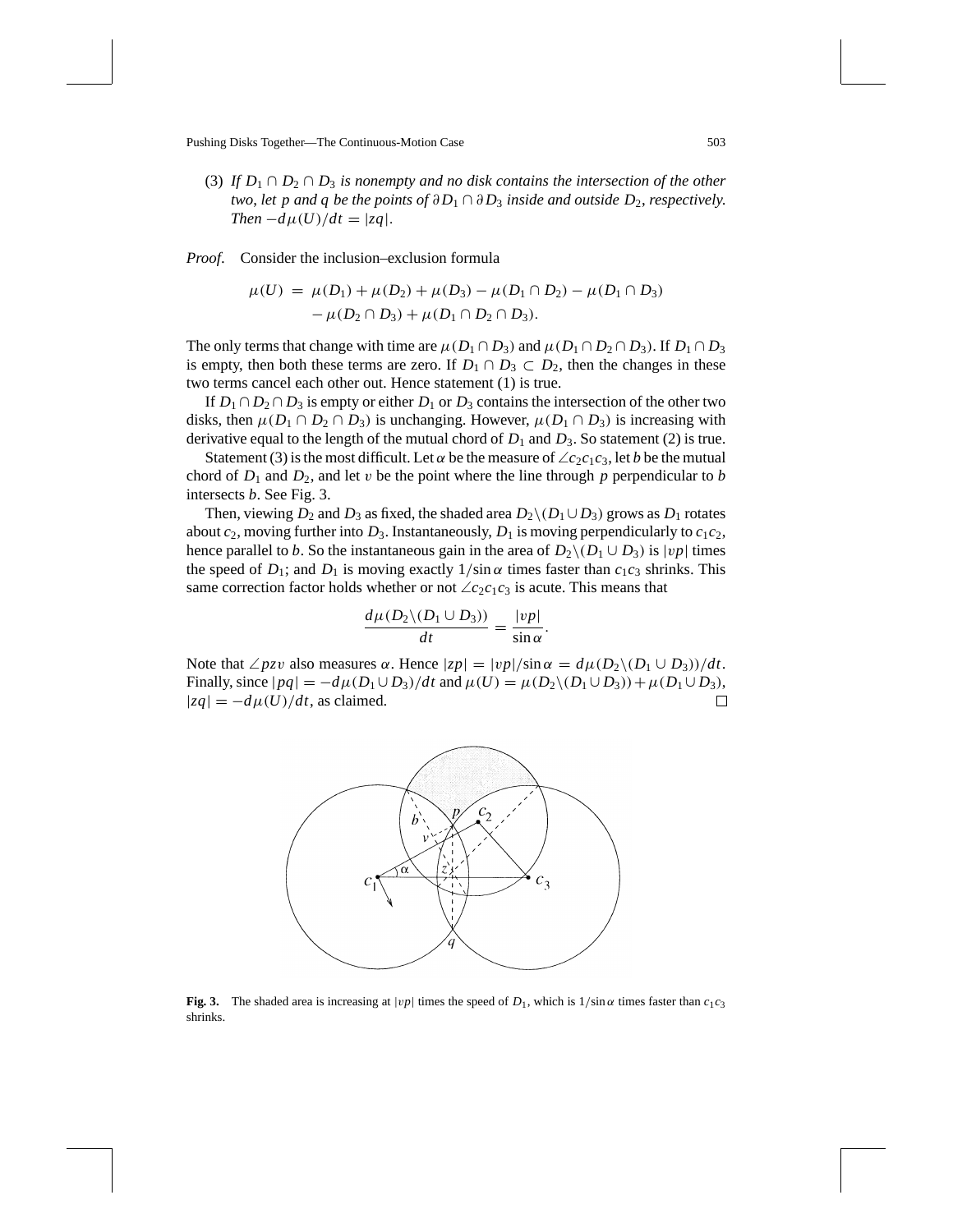Now add one more disk. Let  $D_1$ ,  $D_2$ ,  $D_3$ , and  $D_4$  be four moving disks with centers  $c_1$ , *c*2, *c*3, and *c*4, and union *U*. Suppose that the dual complex of these four disks includes all the edges of the quadrilateral  $c_1c_2c_3c_4$  along with  $c_1c_3$ .

**Lemma 5.** Suppose that the disks move so that  $c_1c_3$  shrinks at a constant rate of  $-1$ , *but the lengths of the quadrilateral edges are held constant. Then*  $\mu(U)$  *decreases with rate equal to the length of the shared edge of the restricted power diagram cells of c*<sup>1</sup> *and c*3.

*Proof.* Let *p* and *q* be the two points where  $\partial D_1$  intersects  $\partial D_3$ , with *p* closer than *q* to  $c_2$  by power distance. Let *z* be the power center of  $D_1$ ,  $D_2$ , and  $D_3$ , and let w be the power center of  $D_1$ ,  $D_3$ , and  $D_4$ . Note that *z* and *w* are colinear with *p* and *q*. Assume  $d|c_1c_3|/dt = -1.$ 

Let  $D_2^-$  be  $D_2$  minus the other three disks, and  $D_4^-$  be  $D_4$  minus the other three disks. Notice that because  $c_1c_3$  occurs in the dual complex,  $D_2^- = D_2 \setminus (D_1 \cup D_3)$  and  $D_4^- = D_4 \setminus (D_1 \cup D_3)$ . Consider the three disks  $D_1$ ,  $D_2$ , and  $D_3$ . By the assumptions of the lemma, these three disks must fall into case (2) or (3) of Lemma 4. Hence,  $d\mu(D_2^-)/dt$ must be zero if *z* is outside the segment *pq*, or  $|pz|$  if *z* is on *pq*. Similarly,  $d\mu(\overline{D_4})/dt$ must be zero if w is outside the segment *pq*, or |wq| if not. Also,  $-d\mu(D_1 \cup D_3)/dt$ equals  $|pq|$  and  $\mu(U)$  equals  $\mu(D_1 \cup D_2) + \mu(D_2^-) + \mu(D_4^-)$ . So  $-d\mu(U)/dt$  must equal the length of the shortest of the segments *pq*, *zq*, *p*w, or *z*w, which is exactly the shared edge of the restricted power diagram cells of  $c_1$  and  $c_3$ . П

Figure 4 shows a four-sided four-way intersection. In this case,  $d\mu(D_2^-)/dt = |pz|$ ,  $d\mu(\overline{D}_4^-)/dt = |wq|$ , and hence  $-d\mu(\overline{U})/dt = |zw|$ .

The following theorem is our new "isoperimetric" result. The special case in which all disks have the same radius is equivalent to a well-known isoperimetric inequality: among all quadrilaterals with given side lengths, the area is maximized when the vertices are cocircular [7].



**Fig. 4.** A four-sided quadruple intersection.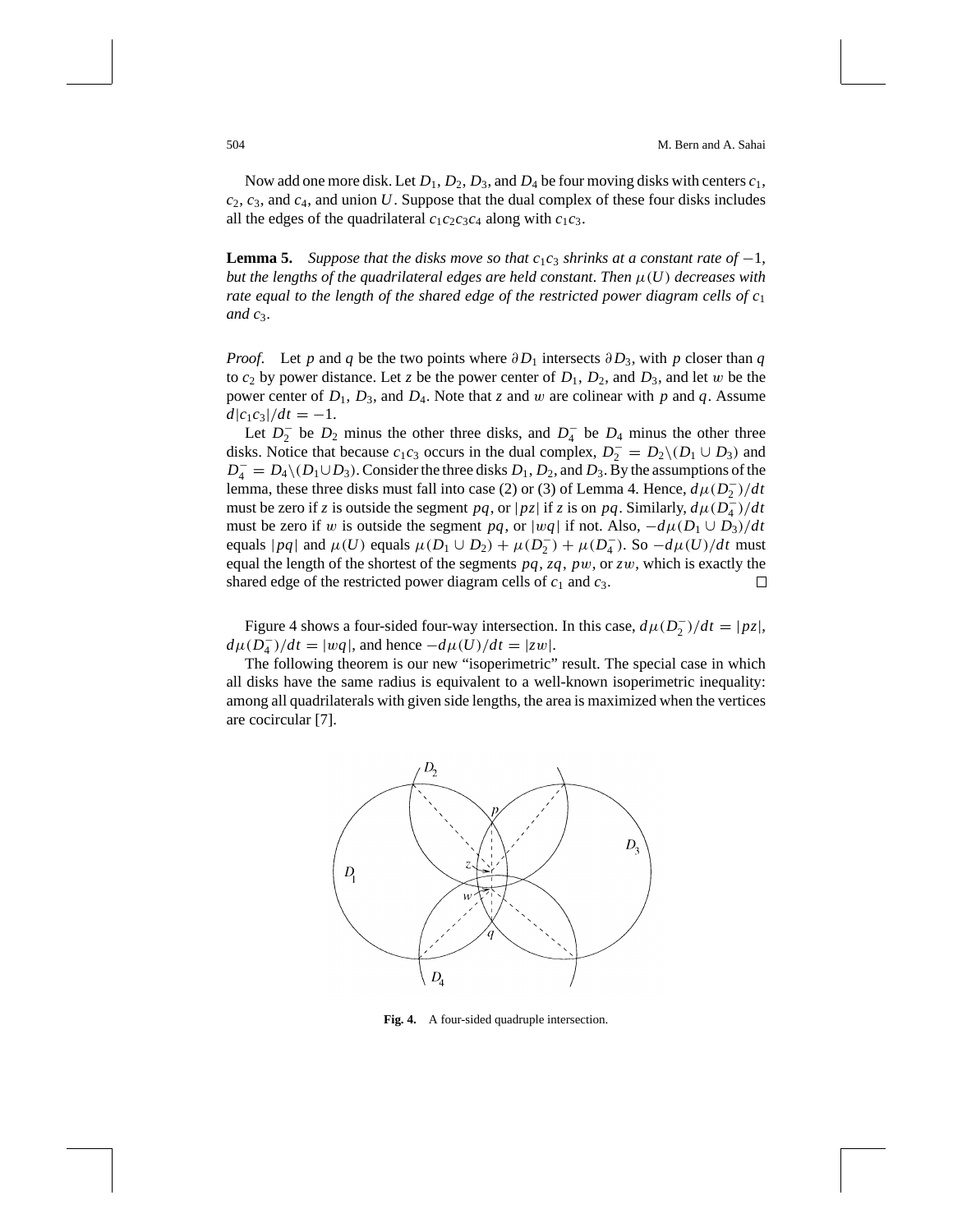**Theorem 1.** Let  $D_1$ ,  $D_2$ ,  $D_3$ , and  $D_4$  be disks with centers  $c_1$ ,  $c_2$ ,  $c_3$ , and  $c_4$ . Let U *denote the union and I the intersection of D*1, *D*2, *D*3, *and D*4. *Among all quadrilaterals*  $c_1c_2c_3c_4$  *with fixed side lengths,*  $\mu(U)$  *is maximized when the power diagram has a vertex of degree* 4. If I has four sides at the degree-4 configuration, then  $\mu(I)$  is at a *local maximum*.

*Proof.* Lemma 5 implies that at the degree-4 configuration, decreasing the length of either diagonal decreases the area of the union. Thus the degree-4 configuration is at least a local maximum. However, decreasing the length of a diagonal in the dual complex cannot remove the diagonal from the dual complex, so in fact the degree-4 configuration must also be a global maximum for  $\mu(U)$ .

If *I* is bounded by all four disks, then

$$
\mu(I) = \mu(D_1 \cap D_2 \cap D_3) + \mu(D_1 \cap D_3 \cap D_4) - \mu(D_1 \cap D_3).
$$

We apply Lemma 4, case (3), to each of the triple intersections, and case (2) to the pairwise intersection, to conclude that if  $d|c_1c_3|/dt = -1$ , then  $d\mu(I)/dt = -|zw|$ , with *z* and *w* as in Fig. 4. Hence decreasing the length of either diagonal at the degree-4 configuration decreases the area of the intersection. □

#### **4. Gaps between Disks**

In this section, our aim is to prove that the area of a region surrounded by disks cannot increase when the disks move under a continuous contraction.

As above, we start with three disks,  $D_1$ ,  $D_2$ , and  $D_3$ , moving so that  $|c_1c_2|$  and  $|c_2c_3|$  are fixed, while  $d|c_1c_3|/dt = -1$ . Let *A* denote the triangle minus the disks,  $c_1c_2c_3\$ ( $D_1 \cup D_2 \cup D_3$ ). Let *z* be the power center of the three disks. Let w be the point along the line  $c_1c_3$  where the power distance from  $c_1$  equals the power distance from  $c_3$ . Assuming *c*1*c*<sup>3</sup> to be horizontal, points *z* and w lie on the same vertical line.

**Lemma 6.** Assume  $D_1$ ,  $D_2$ , and  $D_3$  are pairwise disjoint and  $D_2$  does not intersect *c*<sub>1</sub>*c*<sub>3</sub>. *If z* and *c*<sub>2</sub> *lie on the same side of line c*<sub>1</sub>*c*<sub>3</sub>, *then*  $d\mu(A)/dt = -|wz|$ , *otherwise*  $d\mu(A)/dt = |wz|.$ 

*Proof.* Region *A* is bounded by three arcs and three line segments, as shown in Fig. 5. As in the figure, let v be the intersection of  $\partial D_1$  with  $c_1c_2$ , let q be the intersection of  $\partial D_1$  with  $c_1c_3$ , let *p* be the projection of *q* onto  $c_1c_2$ , and let *u* be the point on  $c_1c_2$  with equal power distance to  $c_1$  and  $c_2$ .

As before, we think of  $D_2$  and  $D_3$  as fixed and  $D_1$  as rotating about  $c_2$ . Hence A is unchanging along  $c_2c_3$  and along its shared boundaries with  $D_2$  and  $D_3$ . Along its shared boundary with  $D_1$ , A is shrinking by  $|pv|$  times the speed of  $D_1$ . Along  $c_1c_2$ , A shrinks as its boundary segment sweeps out a trapezoidal region. We write an integral for the loss of area per unit of  $D_1$  motion:

$$
\frac{1}{|c_1c_2|} \int_{r_2}^{|c_1c_2|-r_1} x \, dx = -r_1 + \frac{1}{2|c_1c_2|} \left( |c_1c_2|^2 + r_1^2 - r_2^2 \right).
$$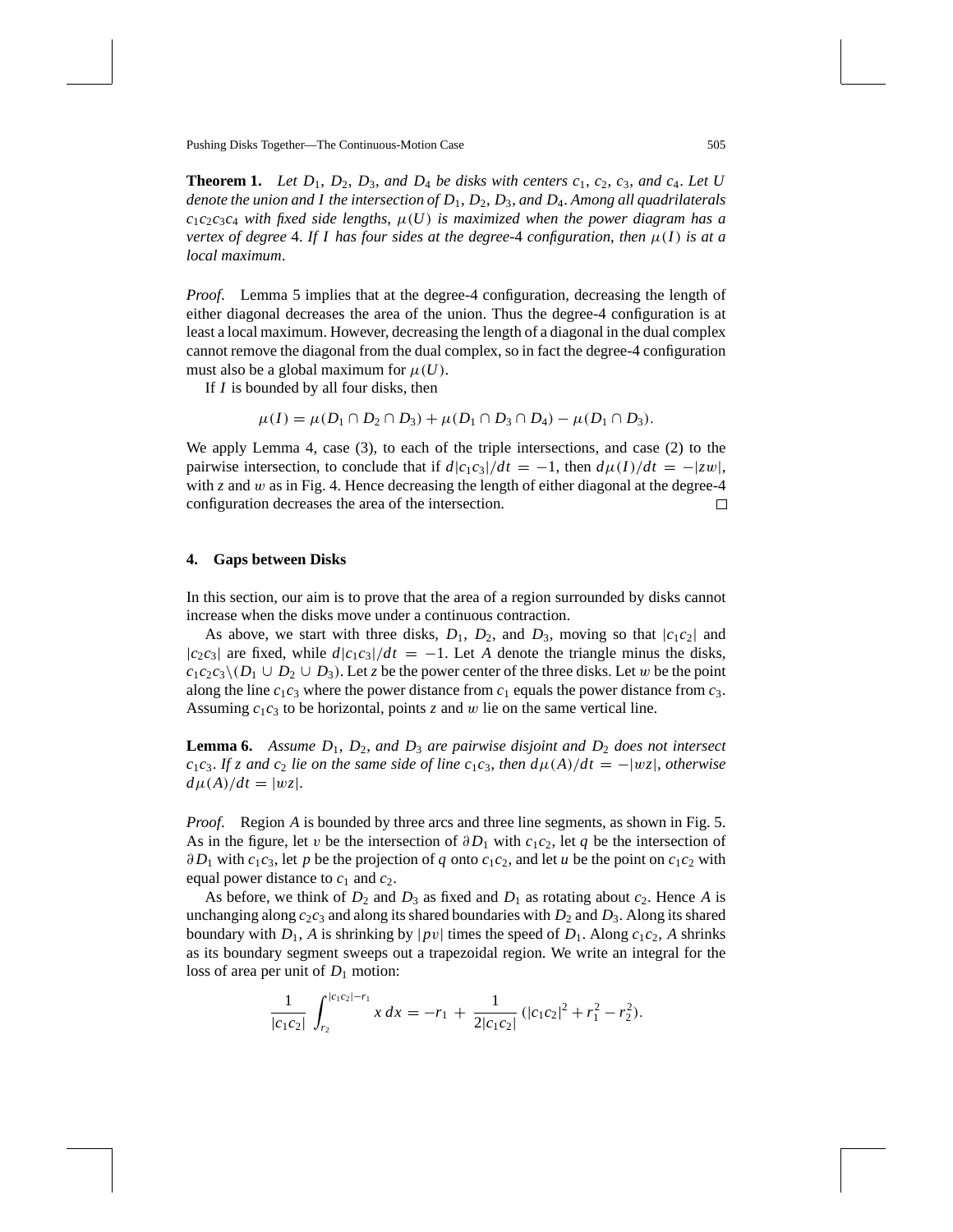

**Fig. 5.** The shaded area decreases at a rate proportional to  $|wz|$ .

This quantity has a neat geometric interpretation: some easy algebra shows that it is the length of *vu*. Finally, along  $c_1c_3$ , *A* grows by  $\cos \alpha$  times

$$
\frac{1}{|c_1c_3|}\int_{r_3}^{|c_1c_3|-r_1} x\,dx = -r_1 + \frac{1}{2|c_1c_3|}\left(|c_1c_3|^2 + r_1^2 - r_3^2\right).
$$

The factor of cos  $\alpha$  accounts for the direction of  $D_1$ 's motion. The second factor has a geometric interpretation; it is |*q*w|.

We can combine these three quantities geometrically. We project  $qw$  onto  $c_1c_2$  to multiply its length by  $\cos \alpha$ . If the projection of *qw* is *ps*, the net gain in area per unit motion of *D*<sub>1</sub> is  $|ps| - |pv| - |vu|$ , which is |*us*| if *u* lies on the  $c_1$  side of *s*, and  $-|us|$ otherwise. Now since  $D_1$  is moving  $1/\sin \alpha$  times faster than  $c_1c_3$  shrinks, we must divide this quantity by sin α. This can be done geometrically by projecting *us* onto w*z*, yielding the lemma. □

We now consider other topologies of disks and triangle. Let *B* denote the region of the plane below line  $c_1c_3$  that is covered by  $D_2$  but not by  $D_1$  nor  $D_3$ . In Fig. 6, *B* is the filled-in area. The next lemma generalizes Lemma 6.



**Fig. 6.** In each case the shaded area minus the filled-in area increases at a rate proportional to  $|wz|$ .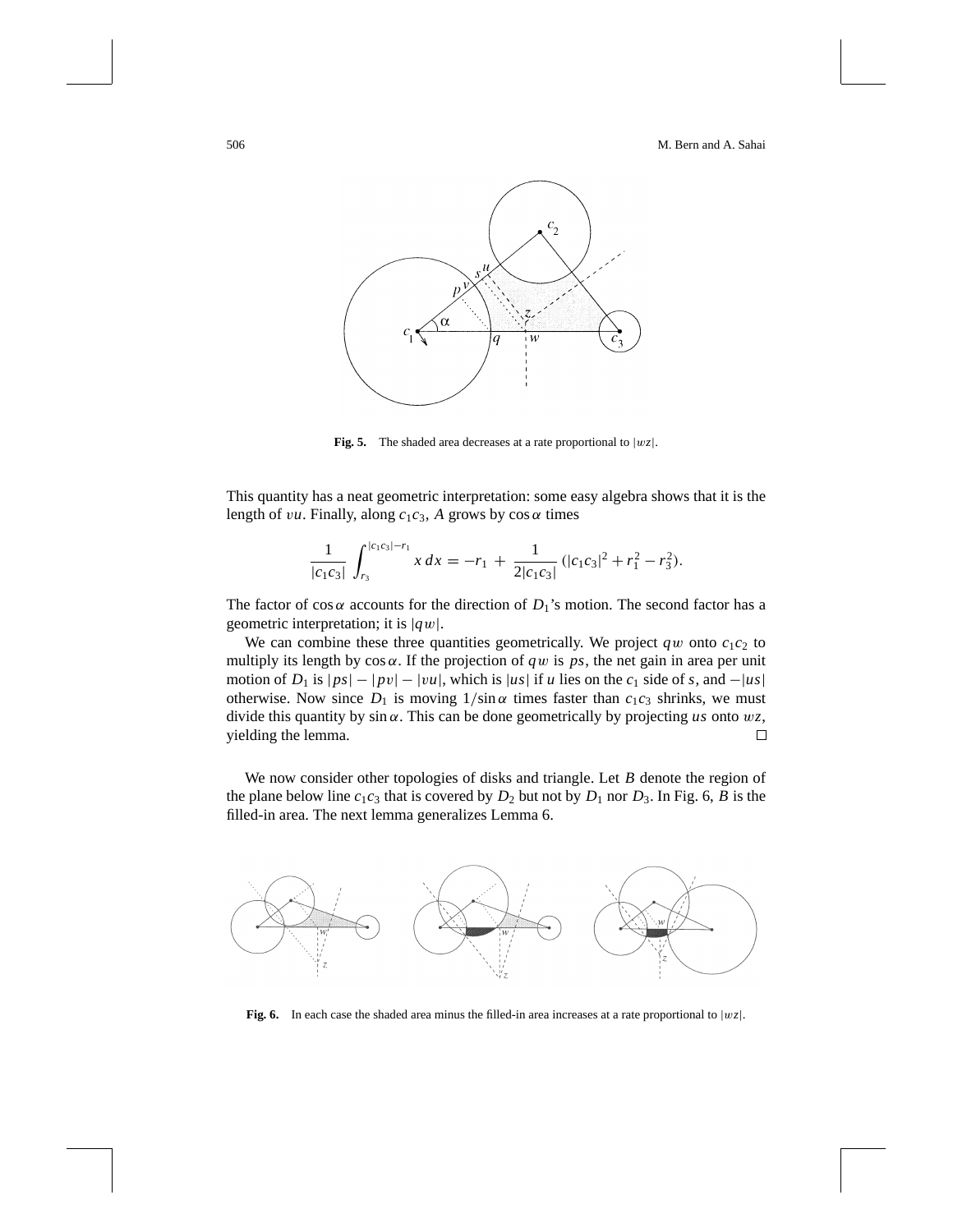

**Fig. 7.** Shrinking an (a) exterior or (b) interior edge of  $\mathcal{R}(t)$ .

**Lemma 7.** If z and  $c_2$  lie on the same side of line  $c_1c_3$ , then

$$
d(\mu(A) - \mu(B))/dt = -|wz|,
$$

*otherwise it is* |w*z*|.

*Proof*. The argument is similar to Lemma 6. The segments representing changing boundaries of *A* and *B* are projected onto the  $c_1c_2$  line and then onto the wz line, as shown in Fig. 6. In each case, w and *z* mark the endpoints of the projection. 口

Now imagine adding a fourth disk  $D_4$  below the  $c_1c_3$  line, so that the cells of  $c_1$  and *c*<sup>3</sup> share an edge in the power diagram of *c*1, *c*2, *c*3, and *c*4. Let *Q*<sup>−</sup> denote the quadrilateral minus the disks,  $c_1c_2c_3c_4\backslash \bigcup_{i=1}^4 D_i$ . Applying Lemma 7 to each of  $D_1, D_2, D_3$  and to *D*<sub>1</sub>, *D*<sub>3</sub>, *D*<sub>4</sub> shows that  $d\mu(Q^-)/dt$  is negative. In fact,  $d\mu(Q^-)/dt$  is at most negative the length of the  $c_1-c_3$  power diagram edge. (It would be exactly negative the length, except that area *B* may actually protrude from the quadrilateral as in Fig. 7(b).) Thus  $\mu(Q^-)$  is maximized when the power diagram of the disk centers has a vertex of degree four; this adds yet another isoperimetric result.

We now turn to the case of *n* disks  $D = \{D_1, D_2, \ldots, D_n\}$ . Assume that no disk is covered by the union of the other disks, but *Di* is a disk whose perimeter is covered by the union of all the other disks. Let  $D_i^-$  denote  $D_i \setminus \bigcup_{j \neq i} D_j$ . Assume there is a continuous contraction taking  $D$  to  $D'$ .

**Lemma 8.** The area covered by  $D_i$  alone cannot increase with the continuous con*traction*.

*Proof.* Assume without loss of generality that  $D_i^-$  has a single connected component, as multiple components can be handled separately. Renumber so that  $D_1, D_2, \ldots, D_k$ cover the perimeter of  $D_i$ ,  $i > k$ , with  $D_i^- = D_i \setminus \bigcup_{j=1}^k D_j$ . We may assume that the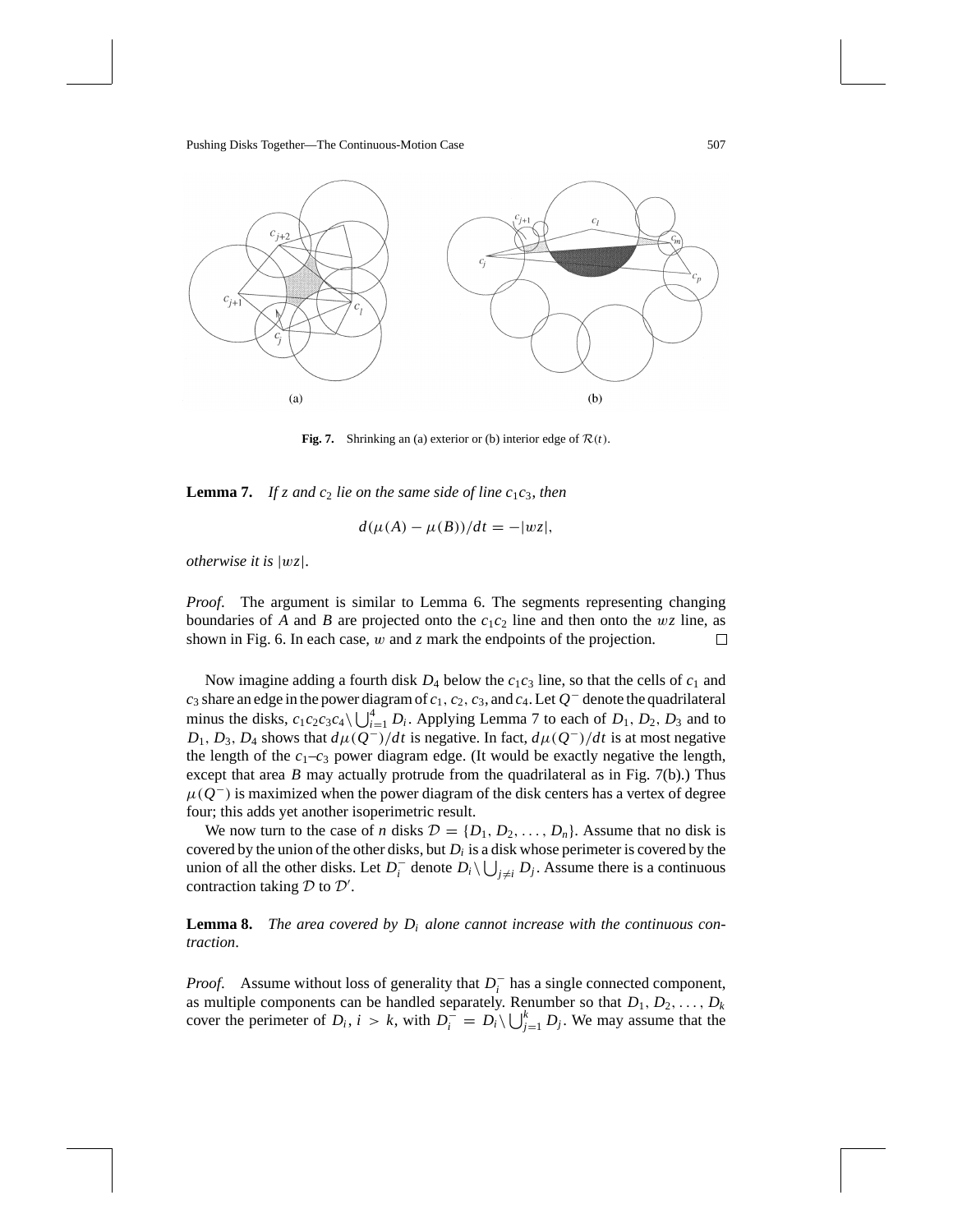boundary of  $D_i^-$  contains, in order, exactly one arc from each of  $D_1, D_2, \ldots, D_k$ , for if some  $D_j$  contributed more than one arc, then a disk contributing an arc between the two  $D_j$  arcs must be contained in  $D_i \cup D_j$ . Thus  $c_1c_2 \cdots c_k$  is a simple polygon, which we assume is in general position. Let  $\mathcal{R} (= \mathcal{R}(t))$  denote the *constrained regular triangulation* of  $c_1c_2 \cdots c_k$ , meaning the unique triangulation of  $c_1c_2 \cdots c_k$  in which each convex quadrilateral is triangulated as it would be by the regular triangulation of its vertices.

We simulate a small continuous contraction of  $D$  by smoothly shrinking one edge of  $\mathcal R$  at a time. At all times,  $\mathcal R(t)$  will be a triangulated simple polygon, hence each edge length can be adjusted independently. After we shrink an edge, we may have to change  $R(t)$  combinatorially; for example, shrinking edge  $c_j c_{j+1}$  in Fig. 7(a) may "flip" the diagonal of quadrilateral  $c_j c_{j+1} c_{j+2} c_l$  from  $c_{j+1} c_l$  to  $c_j c_{j+2}$ . Since triangles are rigid, when all edges of  $\mathcal{R}(t)$  have reached their final lengths, the configuration of disks must be at the desired endpoint. A technicality: as the disks move, polygon  $c_1c_2 \cdots c_k$  may overlap itself. In this case, we think of the polygon as isometrically immersed in the plane, or alternatively embedded on a plane with Riemann sheets.

Assume that we shrink an exterior edge  $c_j c_{j+1}$  of  $\mathcal{R}(t)$  while keeping all other edge lengths fixed, by rotating  $D_i$  around the third vertex of the triangle containing  $c_i c_{i+1}$ , as shown in Fig. 7(a). Since  $D_i^-$  is losing area along its boundary with  $D_j$  and all other boundaries are fixed, this shrinking cannot increase  $\mu(D_i^-)$ .

Now assume that we shrink a diagonal  $c_i c_m$  of a quadrilateral  $c_i c_l c_m c_p$  in  $\mathcal{R}(t)$ . Since  $c_j c_m$  is a diagonal of the regular triangulation, the power cells of  $c_j$  and  $c_m$  share an edge. Two applications of Lemma 7 reveal that the sum of the *A* areas minus the sum of the *B* areas is decreasing with rate proportional to the length of the shared power diagram edge. This quantity is exactly the area of  $c_j c_l c_m c_p$  not covered by  $D_j \cup D_l \cup D_m \cup D_p$ , minus the area by which  $D_l$  and  $D_p$  protrude outside the far sides of the quadrilateral (the area of  $D_l$  below  $c_j c_p$  in Fig. 7(b)). This accounts for both shrinking and growing boundaries of  $D_i^-$ . Notice that a disk such as  $D_{j+1}$  in Fig. 7(b) moves rigidly with a side of  $c_j c_l c_m c_p$ , so its overlap with  $c_j c_l c_m c_p$  remains fixed. Hence shrinking  $c_j c_m$  cannot increase  $\mu(D_i^-)$ . П

#### **5. Disks without Global Embeddings**

In order to prove that the area of the union of the disks cannot increase, we shrink edges of the dual complex  $\mathcal E$  one at a time, while keeping constant all other dual complex edge lengths. However, in carrying out this plan, we encounter a difficulty. When we shrink an edge of a complicated  $\mathcal{E}$ , the configuration of disks will not in general remain planar-realizable.

For example, imagine shrinking an edge of a cycle surrounding a hole in  $\mathcal E$  as shown in Fig. 8. After this shrinking, the disks will be realizable on a cone but not on the plane. Notice, however, that as long as no disk covers the apex of the cone, each disk appears flat, that is, the region covered by that disk, including its overlaps with other disks, is planar embeddable.

We define a *disk complex* to be a finite set of planar disks and intersections of these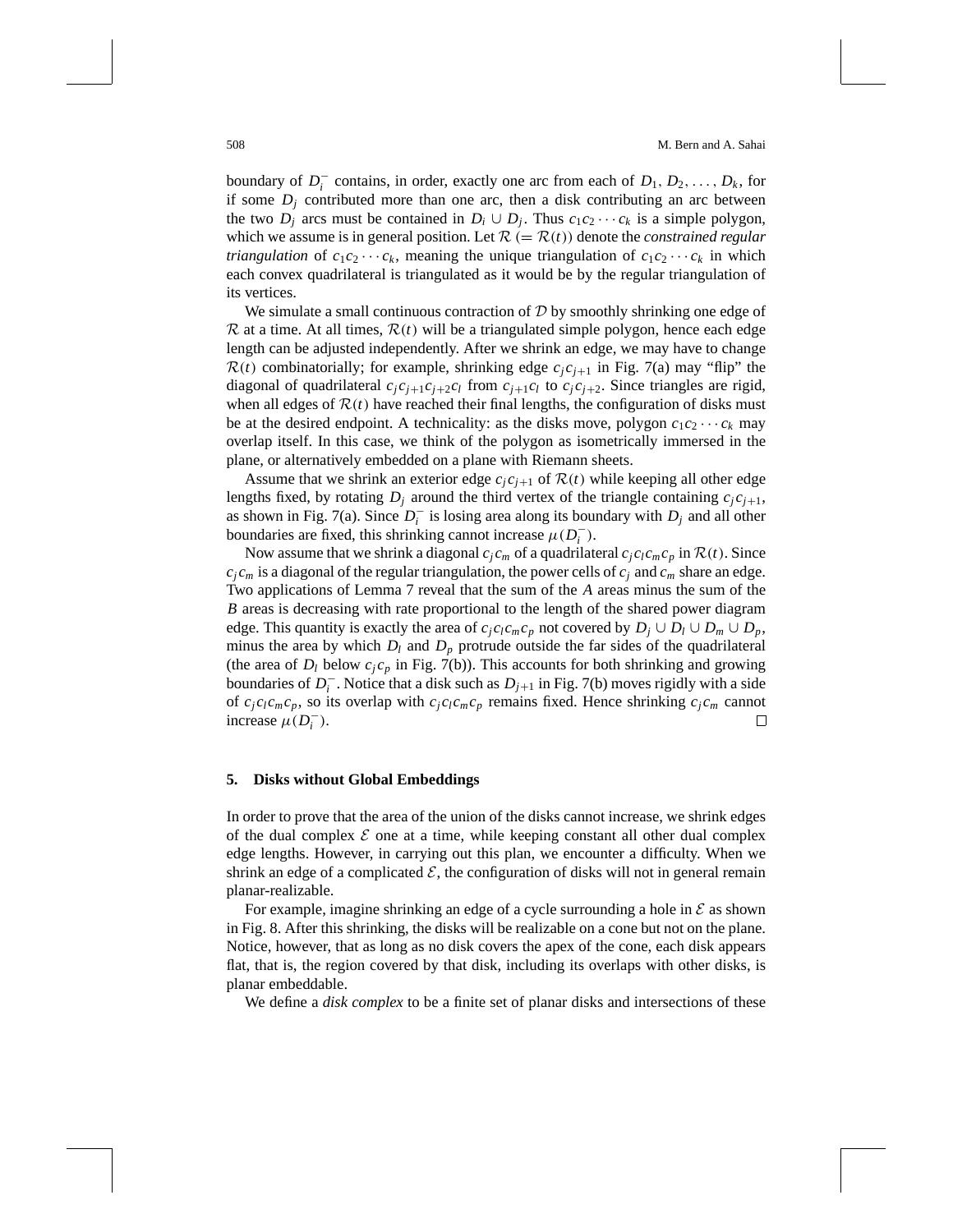

**Fig. 8.** Shrinking edge  $c_i c_j$  wraps the plane into a cone.

disks, such that any set of disks with nonempty common intersection can be isometrically embedded in the plane in a way that is consistent with their intersection pattern. We can think of the disks as disjoint disks on the plane and the intersections as arcs *drawn* on the disks. The embedding requirement ensures that drawings are mutually consistent. In particular, all drawings of any given intersection must be congruent.

Another way to view a disk complex is as a two-dimensional Riemannian manifold with boundary, with a finite number of coordinate neighborhoods, each mapping to a disk.1 Such a manifold has constant curvature zero.

Area still makes sense for a disk complex. Simply measure the area of each intersection of disks involving  $D_i$  within the drawing of  $D_i$ , and apply inclusion–exclusion (or alternatively weight a *k*-way intersection by 1/*k*).

The restricted power diagram and the dual complex also carry over to disk complexes. Simply define the power distance from a point  $p$  in  $D_i$  to the center  $c_i$  as the power distance in the planar embedding of *Di* . Since each cell in the restricted power diagram is a subset of a single disk, we do not need to define the power distance from a point *p* to the center of a disk that does not contain  $p$ . The dual complex  $\mathcal E$  is defined exactly as before: it contains each disk center with a nonempty restricted power diagram cell, each edge between centers with cells sharing a side, and each triangle between centers with cells sharing a vertex.

We can speak of the lengths of edges within the dual complex: simply the distance between the disk centers in the isometric embedding of the two disks. Similarly, we can speak of angles within triangles of the dual complex, as the three disks defining the triangle must have a nonempty common intersection. We say that a disk  $D_i$  in a disk complex has a *covered perimeter* if, in the planar embedding of  $D_i$ , each point on the boundary of  $D_i$  is contained in some other (closed) disk  $D_i$  as well.

 $<sup>1</sup>$  Observe, however, that our definition does not allow all such manifolds. For example, because we do not</sup> allow disks to have intersections with more than one connected component, a pair of disks that wrap into a cylinder is disallowed.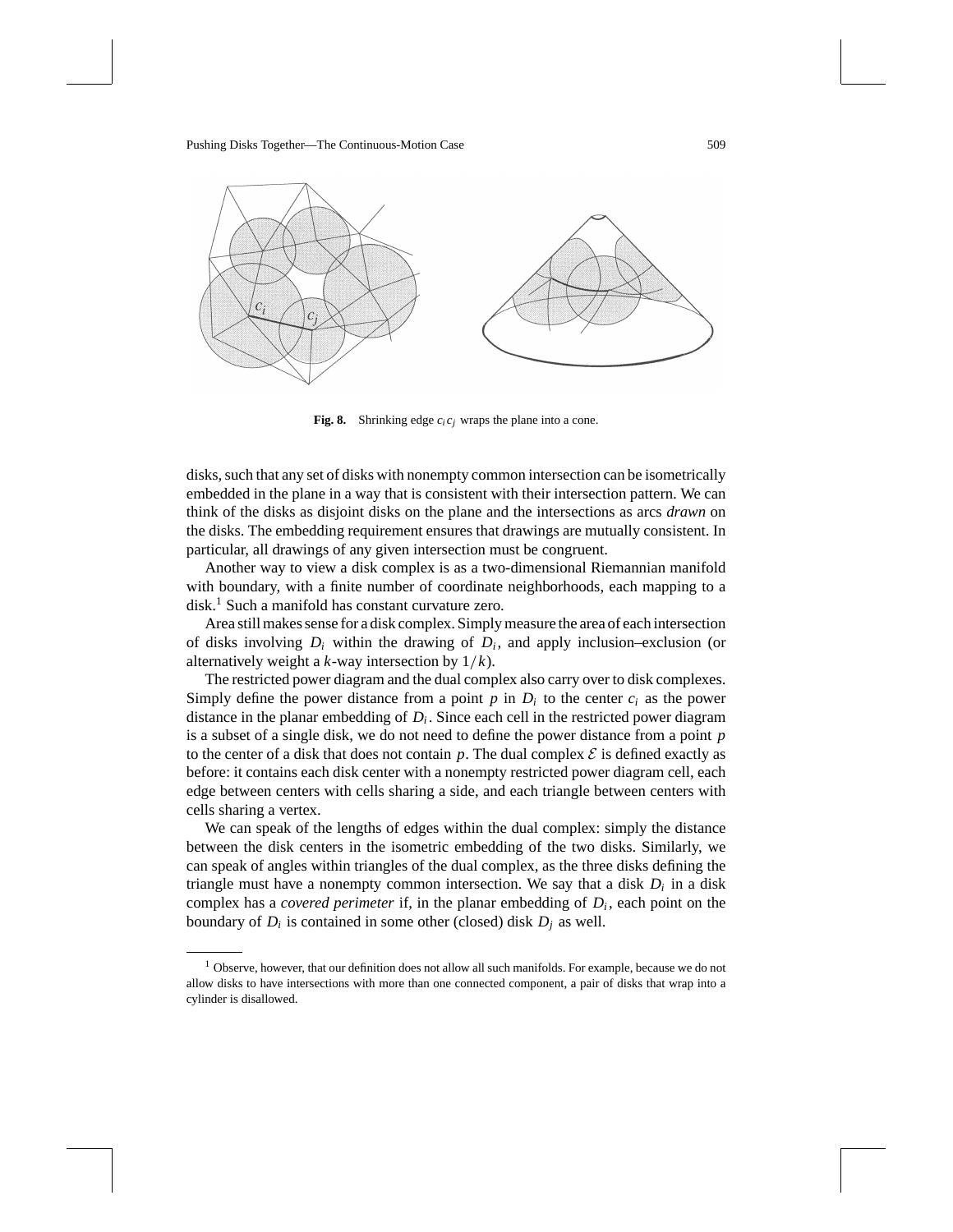**Lemma 9.** *Let* D *be a disk complex such that no disk has a covered perimeter*. *Then if the length of any edge in the dual complex is reduced by some positive amount*, *while maintaining the lengths of all other edges in the dual complex*, *the configuration of disks will remain a disk complex*.

*Proof.* Let the changing edge be  $c_i c_j$ . We must show how to maintain the drawings of disks. We distinguish three cases, depending on the number of triangles of the dual complex  $\mathcal E$  bounded by  $c_i c_j$ .

First assume  $c_i c_j$  bounds no triangles in  $\mathcal{E}$ . Since  $D_i$  and  $D_j$  intersect,  $D_i \cup D_j$  has a planar embedding. Then no disk covers a vertex of the lune  $D_i \cap D_j$ . If disk  $D_k$  intersects *D<sub>i</sub>* ∩ *D<sub>j</sub>*, then *D<sub>k</sub>* intersects one, but not both, of *D<sub>i</sub>* \*D<sub>j</sub>* and *D<sub>j</sub>* \*D<sub>i</sub>*. (If it intersected both, then  $D_k \subset D_i \cup D_j$ .) In the former case we consider  $D_k$  to be "attached to"  $D_i$  and in the latter case  $D_j$ . ( $D_i$  is itself attached to  $D_i$ .) When  $|c_i c_j|$  changes, the arcs bounding *Di*-attached disks change in the drawings of *Dj*-attached disks, and vice versa. Other drawings do not change.

We can think of the changes in the drawings of disks as occurring in a drawing of  $D_i \cup D_j$ . Each disk moves rigidly with either  $D_i$  or  $D_j$ , and changes occur only where the two sets overlap. In particular, the drawings of disks that do not intersect  $D_i \cap D_j$  do not change, since these disks move rigidly with respect to all the disks they intersect.

Second assume  $c_i c_j$  bounds exactly one triangle  $c_i c_j c_k$ . Then  $D_k$  covers one of the vertices of  $D_i \cap D_j$ , and no disk covers the other vertex. As in the first case, we may think of the changes as occurring in a planar drawing of  $D_i \cup D_j \cup D_k$ . Such a planar drawing must exist, because  $D_i$ ,  $D_i$ , and  $D_k$  must have a nonempty common intersection for triangle  $c_i c_j c_k$  to appear in  $\mathcal{E}$ .

If disk *D<sub>l</sub>*, *l* ≠ *k*, intersects *D<sub>i</sub>* ∩ *D<sub>i</sub>*, it intersects one, but not both, of *D<sub>i</sub>* ∖(*D<sub>i</sub>* ∪ *D<sub>k</sub>*) and  $D_i \setminus (D_i \cup D_k)$ . (If it intersected both, then either  $D_l$  covers the uncovered vertex of *D<sub>i</sub>* ∩ *D<sub>j</sub>* or *D<sub>l</sub>* covers all of *D<sub>i</sub>* ∩ *D<sub>j</sub>* ∩ *D<sub>k</sub>*, a contradiction to  $c_i c_j c_k$  being in the dual complex.) In the former case we consider  $D_l$  to be attached to  $D_i$  and in the latter case to  $D_i$ . We update the drawings of disks attached to  $D_i$  and  $D_j$  as in the first case.

We must also update the drawing of disk  $D_k$ . On this disk, the lunes  $D_i \cap D_k$  and *D<sub>j</sub>* ∩ *D<sub>k</sub>* do not change size, but the angle  $\angle c_i c_k c_j$  between them changes. (We can think of  $c_i$  as rotating about  $c_k$ .) The lunes of disks attached to  $D_i$ , and moreover the lunes intersecting those lunes and so forth, must rotate along with  $D_i \cap D_k$ . See Fig. 9. Since  $D_k$  does not have covered perimeter, these lunes do not go all the way around  $D_k$ . Since no disk intersects both of  $D_i \setminus (D_i \cup D_k)$  and  $D_i \setminus (D_i \cup D_k)$ , no disk covers all of  $D_k$ 's perimeter within  $D_i \cap D_j$ . Hence no lune is attached by a chain of lunes to both  $D_i$  and  $D_i$ , and we can update the drawing of  $D_k$ .

Finally assume  $c_i c_j$  bounds two triangles  $c_i c_j c_k$  and  $c_i c_j c_l$ . As in the two previous cases, we may think of the changes as occurring in a planar drawing of  $D_i \cup D_j \cup D_k \cup D_l$ . (Figure 10 below shows an example.) We say that a disk is attached to  $D_i$  if it intersects  $D_i$  minus the other three disks, and is attached to  $D_j$  if it intersects  $D_j$  minus the other three disks. Again it is not hard to confirm that no disk is attached to both.

The drawings of disks attached to  $D_i$  and  $D_j$  (including  $D_i$  and  $D_j$  themselves) are updated to reflect the new distance  $|c_i c_j|$ . The drawings of  $D_i$ ,  $D_j$ ,  $D_k$ , and  $D_l$  are updated to reflect the changed exterior angles in quadrilateral  $c_i c_k c_j c_l$ . Each of these disks is treated like  $D_k$  in the second case. □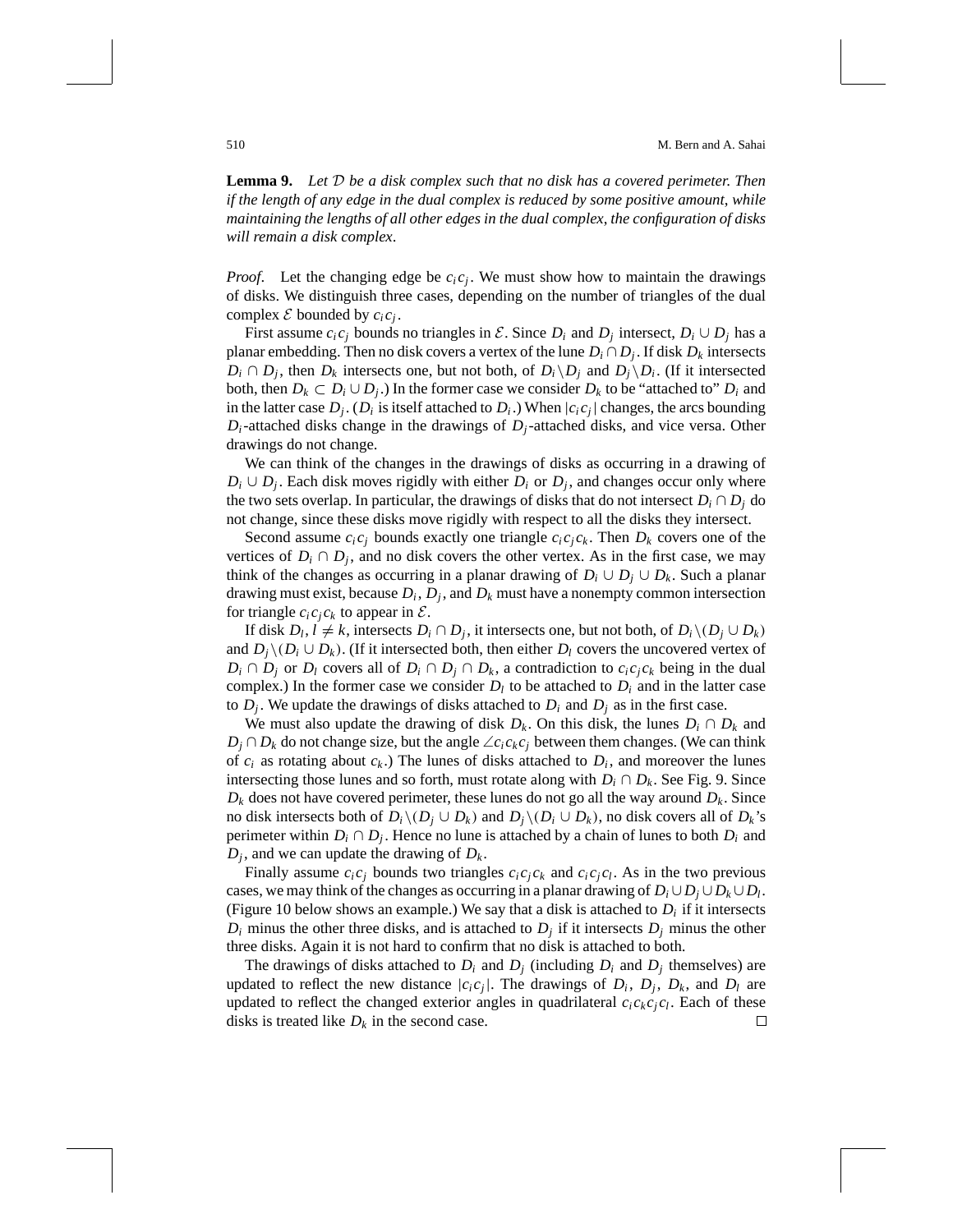

**Fig. 9.** To update the drawing of  $D_k$ , we rotate as a fixed set all lunes (shaded) attached to  $D_i$  by a chain of other lunes.

#### **6. Putting It Together**

We are now ready to state and prove our main result.

**Theorem 2.** Assume that disks  $D$  move to  $D'$  via a continuous contraction. Then the *area of the union of the disks cannot increase*.

*Proof.* We consider a small time interval and show that the area cannot increase; summing over all small intervals then gives the result. Since there are only a finite number of topologies for the dual complex  $\mathcal E$ , we may assume that  $\mathcal E$  is combinatorially the same at the beginning and end of the small time interval.

Remove disks from D in arbitrary order, without changing *U*, until no disk is covered by the union of the others. Now if  $D_i$  is a disk in  $D$  whose perimeter is covered by the union of the other disks, remove  $D_i$ . This removal leaves a hole  $D_i^-$  of the form considered in Lemma 8. Repeat this process, again choosing disks in arbitrary order, until no disk has a covered perimeter. Notice that each removal leaves a new hole, disjoint from previously formed holes. By Lemma 8 the derivative of the area of these holes is at most zero.

Let  $\mathcal{D}^*$  denote the altered set of disks, regarded as a disk complex (although at this stage  $\mathcal{D}^*$  is still realizable in the plane). Let  $\mathcal{E}^*$  denote the dual complex of  $\mathcal{D}^*$ . Again it is safe to assume that  $\mathcal{E}^*$  is the same at the beginning and end of our time interval.

We simulate the continuous contraction of D by smoothly shrinking edges of  $\mathcal{E}^*$  one at a time. (Recall that the area depends on these edges alone.) Lemma 9 shows that shrinking an edge leaves us with a disk complex. After we shrink an edge we recompute the dual complex. Notice that shrinking edge  $c_i c_j$  never removes  $c_i c_j$  from the dual complex. In fact, because we have assumed that  $\mathcal{E}^*$  is the same at beginning and end, the only changes to  $\mathcal{E}^*$  are diagonal flips in quadrilaterals. These diagonals may later flip back when we shrink another edge.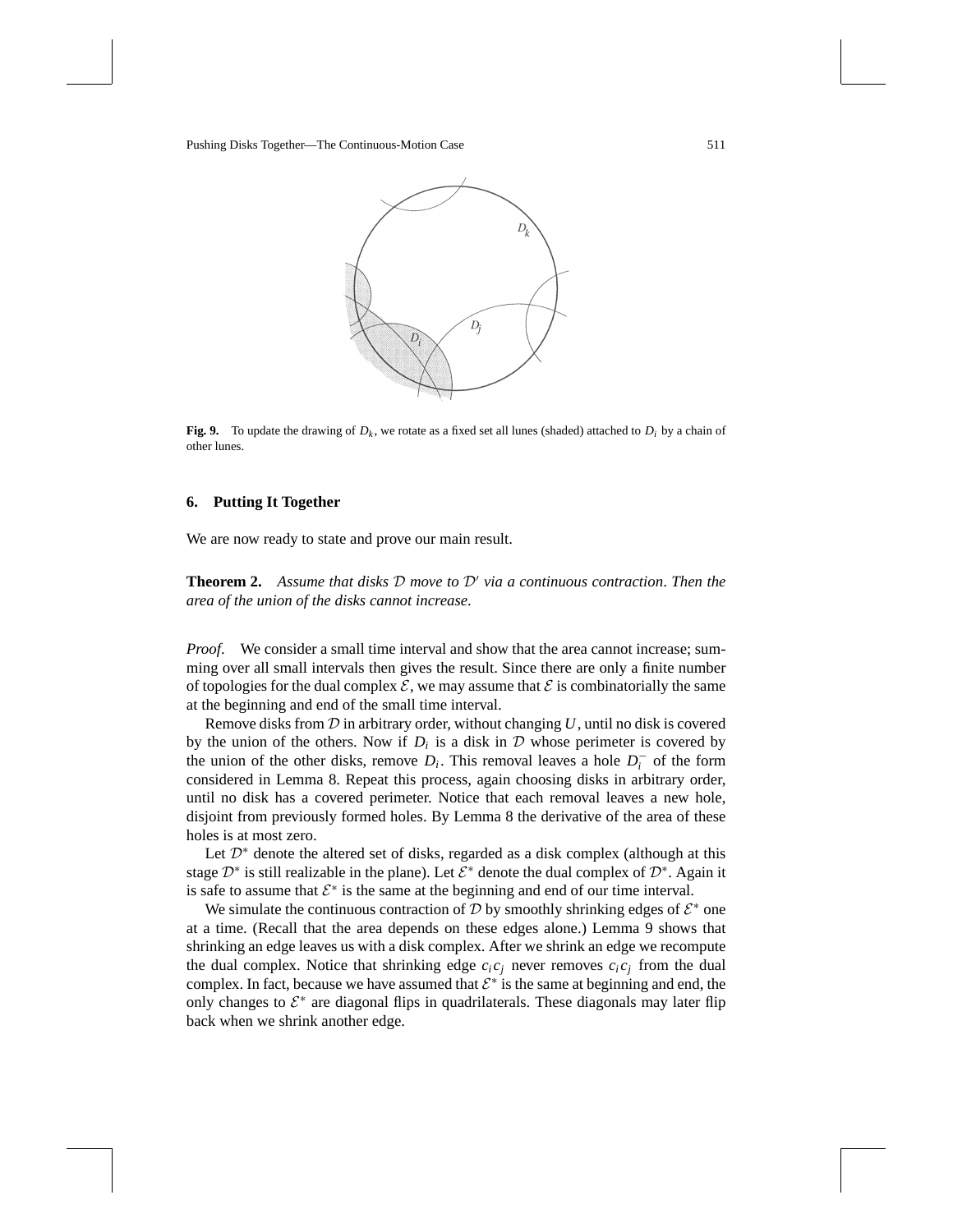

**Fig. 10.** When  $c_i c_j$  shrinks the shaded areas move rigidly.

We assert that a (possibly infinite) sequence of edge shrinkings suffices to move  $\mathcal{D}^*$ to its final configuration in the time interval. An exterior edge of  $\mathcal{E}^*$  need be shrunk only once, because no subsequent shrinking can increase its length. An interior edge  $c_i c_j$ in <sup>E</sup><sup>∗</sup>, however, can grow. For example, shrinking an outer edge of *ci cj*'s quadrilateral could flip  $c_i c_j$  out of  $\mathcal{E}^*$ ; now shrinking the opposing diagonal grows  $c_i c_j$ ; and finally shrinking another outer edge can flip  $c_i c_j$  back into  $\mathcal{E}^*$ . This process cannot get caught in an infinite loop, because there is a measure of progress for each diagonal: the area of the union of the four disks in its quadrilateral, which is decreasing by Lemma 5.

We now assert that when we shrink an edge  $c_i c_j$ , the area of the union of all disks must decrease. In fact, we need only worry about the change in the area of the union of up to four disks, the disks whose centers are the vertices of triangles of  $\mathcal{E}^*$  bounded by  $c_i c_j$ . Other disks (shown shaded in Fig. 10) have unchanging intersection patterns, and we may think of them as moving rigidly with the outside edges of the triangles.

First assume we shrink an edge  $c_i c_j$  that bounds no triangles of  $\mathcal{E}^*$ . Then the area of the union must decrease because  $\mu(D_i \cap D_j)$  increases, and all other intersections are unaffected. Next assume we shrink an edge  $c_i c_j$  that bounds exactly one triangle in  $\mathcal{E}^*$ . Three disks forming a triangle in  $\mathcal{E}^*$  must have a nonempty intersection, thus their union can be embedded in the plane. Lemma 4 now guarantees that the area of this union does not increase. Finally assume we shrink an edge  $c_i c_j$  that bounds two triangles in  $\mathcal{E}^*$ , as in Fig. 10. The union of the four disks must be simply connected and hence can be immersed in the plane. Lemma 5 now handles this most difficult case.  $\Box$ 

### **7. Related Results**

In this section we give two additional results. For the special case of unit disks, each of these results can be proved by a perimeter argument of the form given by Bollobás [1].

**Theorem 3.** Assume that disks  $D$  move to  $D'$  via a continuous contraction. Then the *area of a bounded connected component of the exterior cannot increase* (*even if it breaks into a number of components*).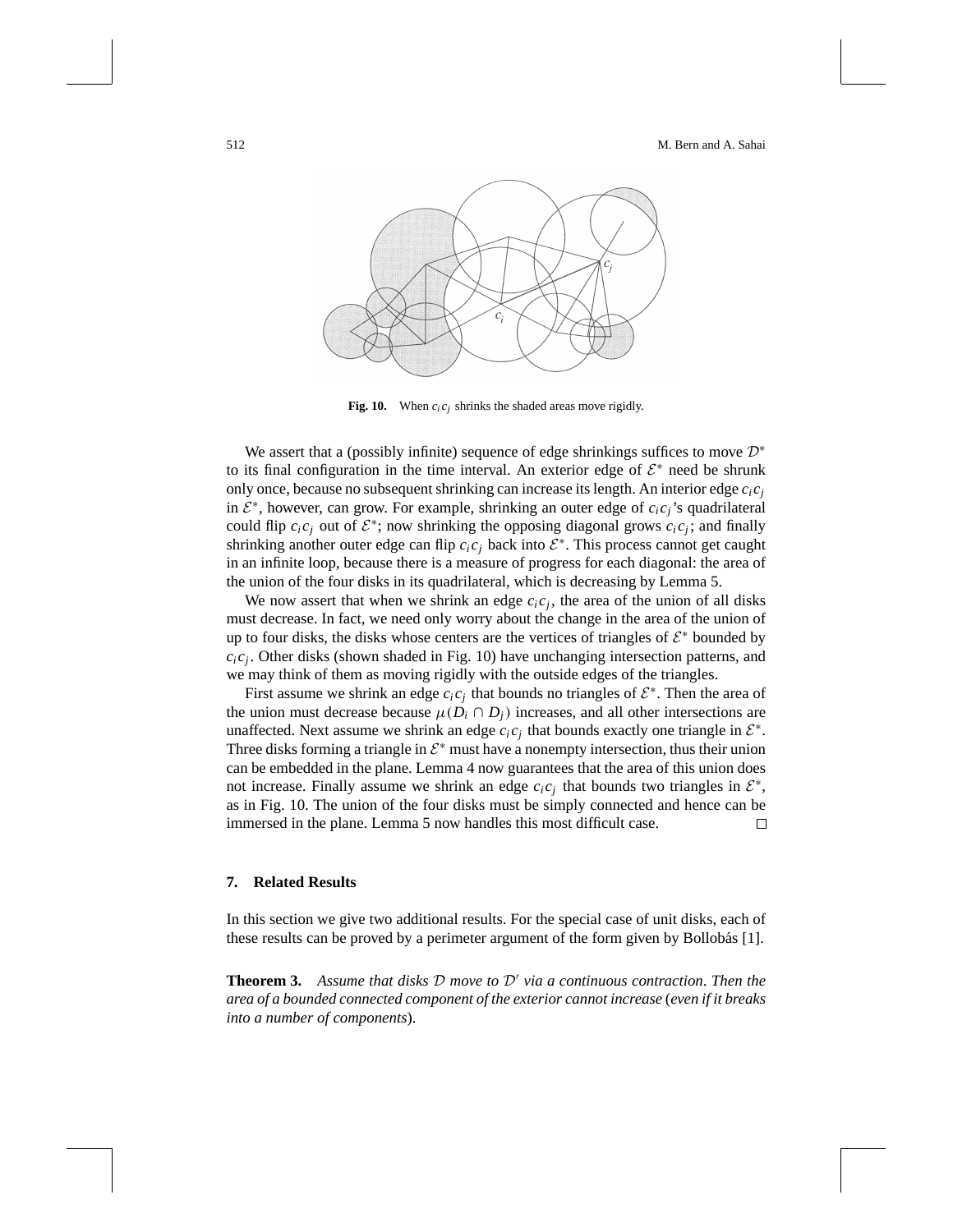*Proof*. This theorem is a small extension of Lemma 8; the only difference is that the disks surrounding a connected component of the exterior do not necessarily form a simple polygon. This difference does not matter to the proof, as long as we treat the collection of disks as a disk complex rather than a planar-realizable configuration. □

**Theorem 4.** Assume that disks  $D$  move to  $D'$  via a continuous contraction. Then the *area of the intersection cannot decrease*.

*Proof.* Remove all disks from D that do not contribute a boundary to the intersection *I* = *D*<sub>1</sub> ∩ *D*<sub>2</sub> ∩ ··· ∩ *D<sub>n</sub>*. In other words, discard each *D<sub>i</sub>* such that  $\bigcap_{j \neq i} D_j \subset D_i$ .

Now consider the *farthest-point regular triangulation*  $F$  of the remaining disk centers. If center  $c_i$  has coordinates  $(x_i, y_i)$ , the farthest-point regular triangulation is the projection onto the *xy*-plane of the upper convex hull of the lifted points  $\hat{c}_i$  =  $(x_i, y_i, x_i^2 + y_i^2 - r_i^2)$ . Since each  $D_i$  now contributes to the boundary of *I*, each  $c_i$  has a nonempty farthest-point power diagram cell, and  $\mathcal F$  includes all disk centers as exterior vertices.

The remainder of the proof shrinks one edge of  $\mathcal F$  at a time to move from  $\mathcal D$  to  $\mathcal D'$ . As in the proofs of Lemma 8 and Theorem 2, we can limit attention to three and four disks at a time and think of the other disks as moving rigidly with the outside edges of the changing faces. Since *I* is nonempty, the union of the disks is simply connected and hence planar embeddable, so this process is conceptually easier than in the union case.

Shrinking an exterior edge—one that bounds only one triangle in  $F$ —clearly cannot decrease  $\mu(I)$ . Now consider shrinking the diagonal of a quadrilateral  $c_1c_2c_3c_4$  in  $\mathcal{F}$ . If  $c_1c_2c_3c_4$  is not convex, then shrinking either diagonal shrinks both diagonals. In this case, *I* is growing along its boundaries with each  $D_i$ ,  $1 \le i \le 4$ , and shrinking nowhere, so  $\mu(I)$  cannot decrease.

Finally, assume  $c_1c_2c_3c_4$  is convex. If the ordinary regular triangulation uses diagonal  $c_1c_3$ , then F uses the opposite diagonal  $c_2c_4$ . As shown in the proof of Theorem 1, shrinking  $c_1c_3$  decreases the intersection  $D_1 \cap \cdots \cap D_4$ ; shrinking  $c_2c_4$  grows  $c_1c_3$  and hence increases the intersection.

There is one added twist in the case of the intersection: shrinking  $c_2c_4$  can remove  $c_2c_4$  from the dual complex. (In other words, shrinking  $c_2c_4$  moves toward the ambiguous configuration rather than away.) If the exterior edges of  $c_1c_2c_3c_4$  have already assumed their final lengths, however, then one of the diagonals must be too long and the other too short, so that  $c_2c_4$  will reach its final length before the ambiguous configuration. It is not hard to show that if all exterior edges of  $\mathcal F$  have assumed their final lengths, then some quadrilateral in  $\mathcal F$  must have one diagonal too long (necessarily the one in  $\mathcal F$ , which has not yet changed length) and the other diagonal too short. Shrinking the too-long diagonal moves this quadrilateral to its final configuration, and the rest of the process succeeds by induction.  $\Box$ 

## **8. Remarks**

Observe that the proof of our main result, Theorem 2, holds for the more general context of disk complexes. (In this context, the distance between centers is only defined for